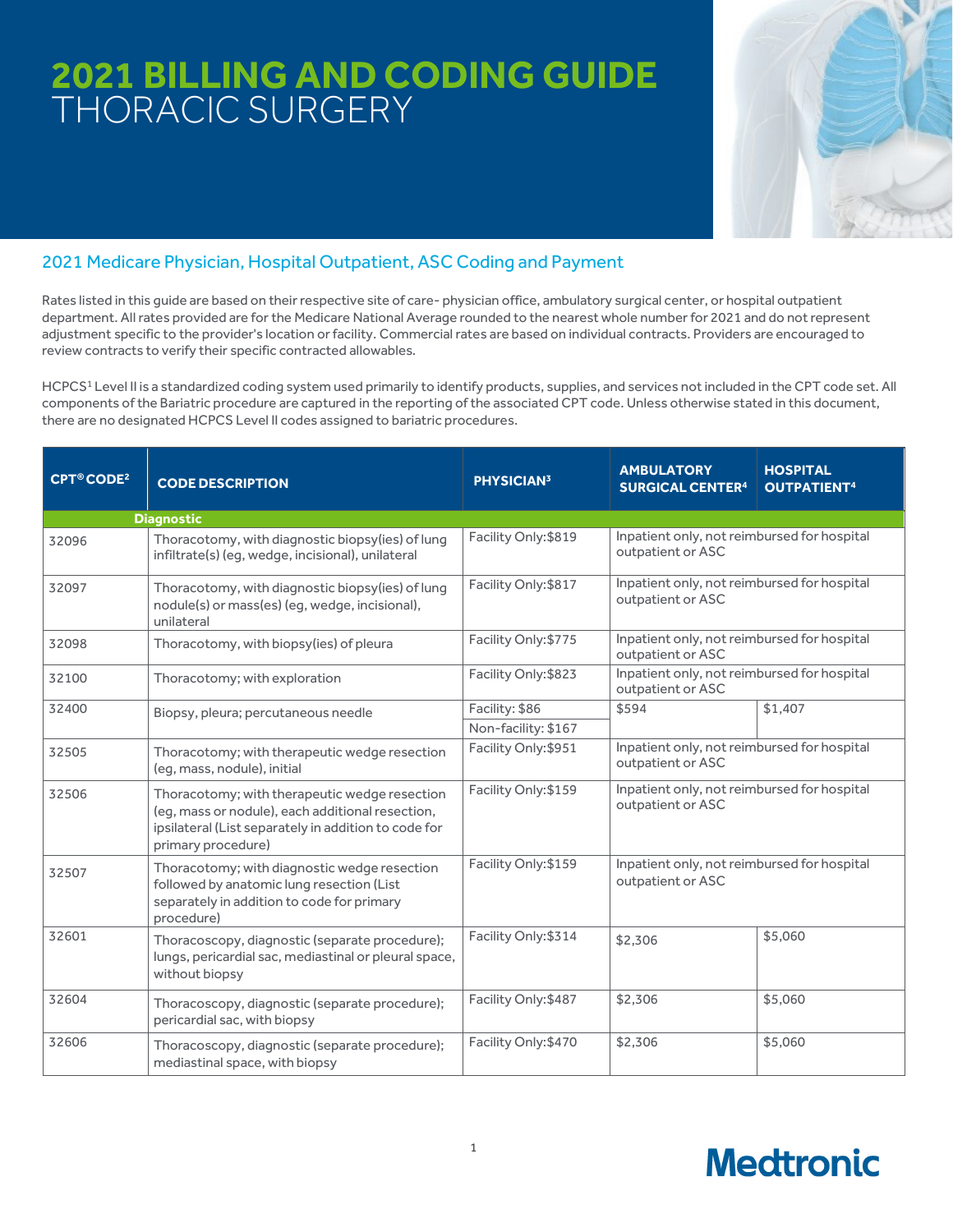| CPT®CODE <sup>2</sup> /<br><b>HCPCS CODE</b> | <b>CODE DESCRIPTION</b>                                                                                                                                                                    | <b>PHYSICIAN3</b>      | <b>AMBULATORY</b><br><b>SURGICAL CENTER<sup>4</sup></b>          | <b>HOSPITAL</b><br><b>OUTPATIENT<sup>4</sup></b> |  |  |
|----------------------------------------------|--------------------------------------------------------------------------------------------------------------------------------------------------------------------------------------------|------------------------|------------------------------------------------------------------|--------------------------------------------------|--|--|
| <b>Diagnostic, continued</b>                 |                                                                                                                                                                                            |                        |                                                                  |                                                  |  |  |
| 32607                                        | Thoracoscopy; with diagnostic biopsy(ies) of<br>lung infiltrate(s) (eg, wedge, incisional), unilateral                                                                                     | Facility Only: \$313   | \$2,306                                                          | \$5,060                                          |  |  |
| 32608                                        | Thoracotomy, with diagnostic biopsy(ies) of lung<br>nodule(s) or mass(es) (eg, wedge, incisional),<br>unilateral                                                                           | Facility Only: \$386   | \$2,306                                                          | \$5,060                                          |  |  |
| 32609                                        | Thoracoscopy; with biopsy(ies) of pleura                                                                                                                                                   | Facility Only: \$261   | \$2,306                                                          | \$5,060                                          |  |  |
| 32666                                        | Thoracoscopy, surgical; with therapeutic wedge<br>resection (eg, mass, nodule), initial unilateral                                                                                         | Facility Only: \$888   | Inpatient only, not reimbursed for hospital<br>outpatient or ASC |                                                  |  |  |
| 32667                                        | Thoracoscopy, surgical; with therapeutic wedge<br>resection (eg, mass or nodule), each additional<br>resection, ipsilateral (List separately in addition to<br>code for primary procedure) | Facility Only: \$159   | Inpatient only, not reimbursed for hospital<br>outpatient or ASC |                                                  |  |  |
| 32668                                        | Thoracoscopy, surgical; with diagnostic wedge<br>resection followed by anatomic lung resection<br>(List separately in addition to code for primary<br>procedure)                           | Facility Only: \$160   | Inpatient only, not reimbursed for hospital<br>outpatient or ASC |                                                  |  |  |
|                                              | <b>Excision</b>                                                                                                                                                                            |                        |                                                                  |                                                  |  |  |
| 32110                                        | Thoracotomy; with control of traumatic<br>hemorrhage and/or repair of lung tear                                                                                                            | Facility Only: \$1,501 | Inpatient only, not reimbursed for hospital<br>outpatient or ASC |                                                  |  |  |
| 32120                                        | Thoracotomy; for postoperative complications                                                                                                                                               | Facility Only: \$892   | Inpatient only, not reimbursed for hospital<br>outpatient or ASC |                                                  |  |  |
| 32140                                        | Thoracotomy; with cyst(s) removal, includes<br>pleural procedure when performed                                                                                                            | Facility Only:\$1,011  | Inpatient only, not reimbursed for hospital<br>outpatient or ASC |                                                  |  |  |
| 32141                                        | Thoracotomy; with resection-plication of bullae,<br>includes any pleural procedure when performed                                                                                          | Facility Only: \$1,553 | Inpatient only, not reimbursed for hospital<br>outpatient or ASC |                                                  |  |  |
| 32150                                        | Thoracotomy; with removal of intrapleural<br>foreign body or fibrin deposit                                                                                                                | Facility Only:\$1,027  | Inpatient only, not reimbursed for hospital<br>outpatient or ASC |                                                  |  |  |
| 32151                                        | Thoracotomy; with removal of intrapulmonary<br>foreign body                                                                                                                                | Facility Only:\$1,027  | Inpatient only, not reimbursed for hospital<br>outpatient or ASC |                                                  |  |  |
| 32160                                        | Thoracotomy; with cardiac massage                                                                                                                                                          | Facility Only: \$813   | Inpatient only, not reimbursed for hospital<br>outpatient or ASC |                                                  |  |  |
| 32440                                        | Removal of lung, pneumonectomy;                                                                                                                                                            | Facility Only: \$1,602 | Inpatient only, not reimbursed for hospital<br>outpatient or ASC |                                                  |  |  |
| 32442                                        | Removal of lung, pneumonectomy; with resection<br>of segment of trachea followed by broncho-<br>tracheal anastomosis (sleeve pneumonectomy)                                                | Facility Only: \$3,115 | Inpatient only, not reimbursed for hospital<br>outpatient or ASC |                                                  |  |  |
| 32445                                        | Removal of lung, pneumonectomy; extrapleural                                                                                                                                               | Facility Only: \$3,597 | Inpatient only, not reimbursed for hospital<br>outpatient or ASC |                                                  |  |  |
| 32480                                        | Removal of lung, other than pneumonectomy;<br>single lobe (lobectomy)                                                                                                                      | Facility Only: \$1,510 | Inpatient only, not reimbursed for hospital<br>outpatient or ASC |                                                  |  |  |
| 32482                                        | Removal of lung, other than pneumonectomy; 2<br>lobes (bilobectomy)                                                                                                                        | Facility Only: \$1,617 | Inpatient only, not reimbursed for hospital<br>outpatient or ASC |                                                  |  |  |
| 32484                                        | Removal of lung, other than pneumonectomy;<br>single segment (segmentectomy)                                                                                                               | Facility Only: \$1,463 | Inpatient only, not reimbursed for hospital<br>outpatient or ASC |                                                  |  |  |
| 32486                                        | Removal of lung, other than pneumonectomy; with<br>circumferential resection of segment of bronchus<br>followed by broncho-bronchial anastomosis<br>(sleeve lobectomy)                     | Facility Only: \$2,388 | Inpatient only, not reimbursed for hospital<br>outpatient or ASC |                                                  |  |  |
| 32488                                        | Removal of lung, other than pneumonectomy;<br>with all remaining lung following previous removal<br>of a portion of lung (completion pneumonectomy)                                        | Facility Only: \$2,438 | Inpatient only, not reimbursed for hospital<br>outpatient or ASC |                                                  |  |  |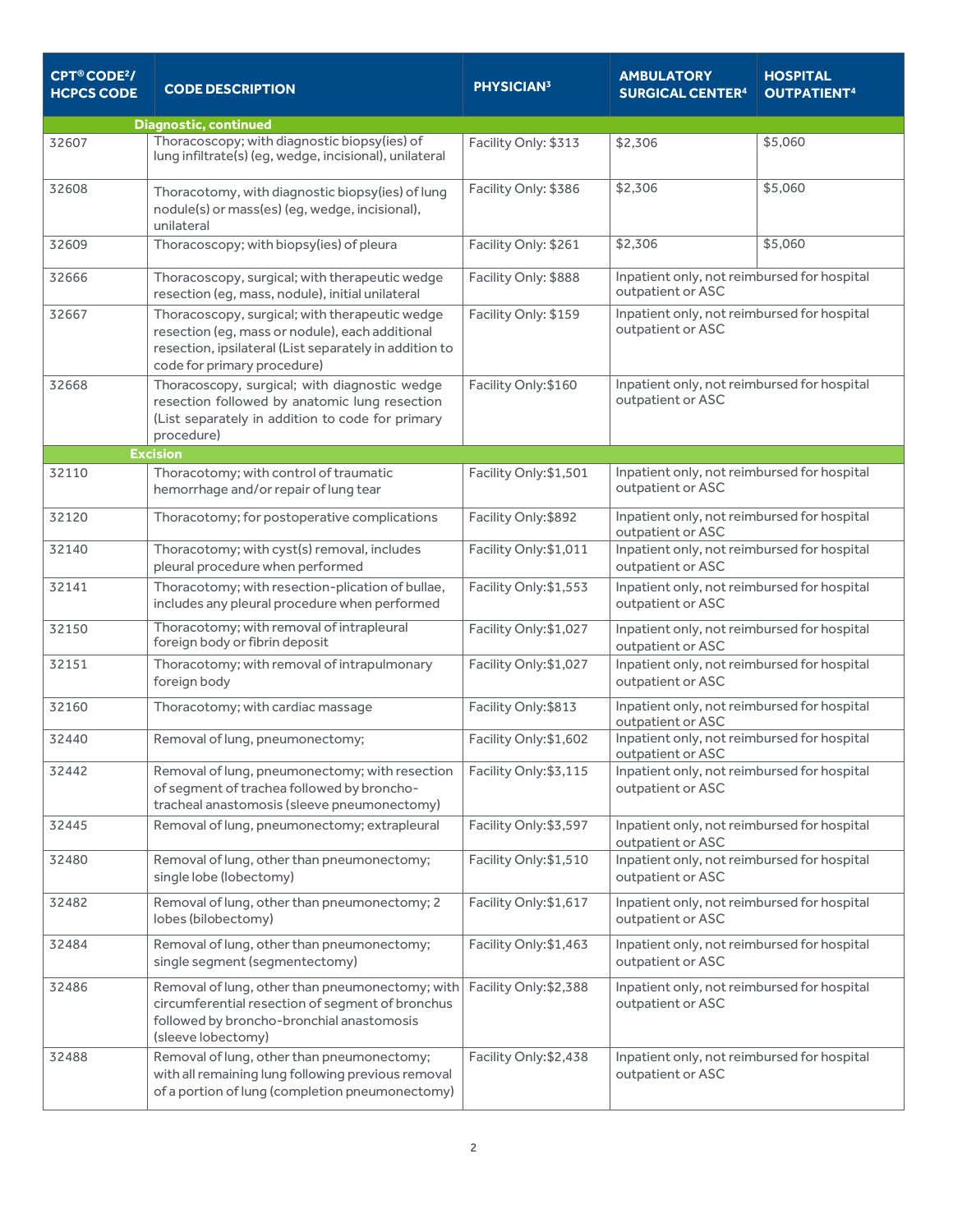| <b>CPT®CODE<sup>2</sup></b> | <b>CODE DESCRIPTION</b>                                                                                                                                                                                                                             | <b>PHYSICIAN3</b>      | <b>AMBULATORY</b><br><b>SURGICAL CENTER4</b>                     | <b>HOSPITAL</b><br><b>OUTPATIENT<sup>4</sup></b> |
|-----------------------------|-----------------------------------------------------------------------------------------------------------------------------------------------------------------------------------------------------------------------------------------------------|------------------------|------------------------------------------------------------------|--------------------------------------------------|
| 32491                       | Removal of lung, other than pneumonectomy; with<br>resectionplication of emphysematous lung(s)<br>(bullous or non-bullous) for lung volume reduction,<br>sternal split or transthoracic approach, includes<br>any pleural procedure, when performed | Facility Only: \$1,502 | Inpatient only, not reimbursed for hospital<br>outpatient or ASC |                                                  |
| $+32501$                    | Resection and repair of portion of bronchus<br>(bronchoplasty) when performed at time of<br>lobectomy or segmentectomy (List separately in<br>addition to code for primary procedure. Use 32501<br>in conjunction with 32480, 32482, 32484.)        | Facility Only: \$248   | Inpatient only, not reimbursed for hospital<br>outpatient or ASC |                                                  |
| 32505                       | Thoracotomy; with therapeutic wedge resection<br>(eg, mass or nodule), each additional resection,<br>ipsilateral (List separately in addition to code for<br>primary procedure)                                                                     | Facility Only: \$951   | Inpatient only, not reimbursed for hospital<br>outpatient or ASC |                                                  |
| 32506                       | Thoracotomy; with therapeutic wedge resection<br>(eg, mass or nodule), each additional resection,<br>ipsilateral (List separately in addition to code for<br>primary procedure)                                                                     | Facility Only: \$159   | Inpatient only, not reimbursed for hospital<br>outpatient or ASC |                                                  |
| 32507                       | Thoracotomy; with diagnostic wedge resection<br>followed by anatomic lung resection (List separately<br>in addition to code for primary procedure)                                                                                                  | Facility Only: \$159   | Inpatient only, not reimbursed for hospital<br>outpatient or ASC |                                                  |
| 32650                       | Thoracoscopy, surgical; with pleurodesis (eg,<br>mechanical or chemical)                                                                                                                                                                            | Facility Only: \$681   | Inpatient only, not reimbursed for hospital<br>outpatient or ASC |                                                  |
| 32651                       | Thoracoscopy, surgical; with partial pulmonary<br>decortication                                                                                                                                                                                     | Facility Only: \$1,118 | Inpatient only, not reimbursed for hospital<br>outpatient or ASC |                                                  |
| 32652                       | Thoracoscopy, surgical; with total pulmonary<br>decortication, including intrapleural pneumonolysis                                                                                                                                                 | Facility Only: \$1,694 | Inpatient only, not reimbursed for hospital<br>outpatient or ASC |                                                  |
| 32653                       | Thoracoscopy, surgical; with removal of<br>intrapleural foreign body or fibrin deposit                                                                                                                                                              | Facility Only: \$1,082 | Inpatient only, not reimbursed for hospital<br>outpatient or ASC |                                                  |
| 32654                       | Thoracoscopy, surgical; with control of traumatic<br>hemorrhage                                                                                                                                                                                     | Facility Only: \$1,179 | Inpatient only, not reimbursed for hospital<br>outpatient or ASC |                                                  |
| 32655                       | Thoracoscopy, surgical; with resection-plication of<br>bullae, includes any pleural procedure when<br>performed                                                                                                                                     | Facility Only: \$977   | Inpatient only, not reimbursed for hospital<br>outpatient or ASC |                                                  |
| 32656                       | Thoracoscopy, surgical; with parietal pleurectomy                                                                                                                                                                                                   | Facility Only: \$820   | Inpatient only, not reimbursed for hospital<br>outpatient or ASC |                                                  |
| 32658                       | Thoracoscopy, surgical; with removal of clot or<br>foreign body from pericardial sac                                                                                                                                                                | Facility Only: \$729   | Inpatient only, not reimbursed for hospital<br>outpatient or ASC |                                                  |
| 32659                       | Thoracoscopy, surgical; with creation of pericardial<br>window or partial resection of pericardial sac for<br>drainage                                                                                                                              | Facility Only: \$748   | Inpatient only, not reimbursed for hospital<br>outpatient or ASC |                                                  |
| 32661                       | Thoracoscopy, surgical; with excision of pericardial<br>cyst, tumor, or mass                                                                                                                                                                        | Facility Only: \$815   | Inpatient only, not reimbursed for hospital<br>outpatient or ASC |                                                  |
| 32662                       | Thoracoscopy, surgical; with excision of mediastinal<br>cyst, tumor, or mass                                                                                                                                                                        | Facility Only: \$911   | Inpatient only, not reimbursed for hospital<br>outpatient or ASC |                                                  |
| 32663                       | Thoracoscopy, surgical; with lobectomy (single<br>lobe)                                                                                                                                                                                             | Facility Only: \$1,428 | Inpatient only, not reimbursed for hospital<br>outpatient or ASC |                                                  |
| 32664                       | Thoracoscopy, surgical; with thoracic<br>sympathectomy                                                                                                                                                                                              | Facility Only: \$866   | Inpatient only, not reimbursed for hospital<br>outpatient or ASC |                                                  |
| 32665                       | Thoracoscopy, surgical; with sophagomyotomy<br>(Heller type)                                                                                                                                                                                        | Facility Only: \$1,255 | Inpatient only, not reimbursed for hospital<br>outpatient or ASC |                                                  |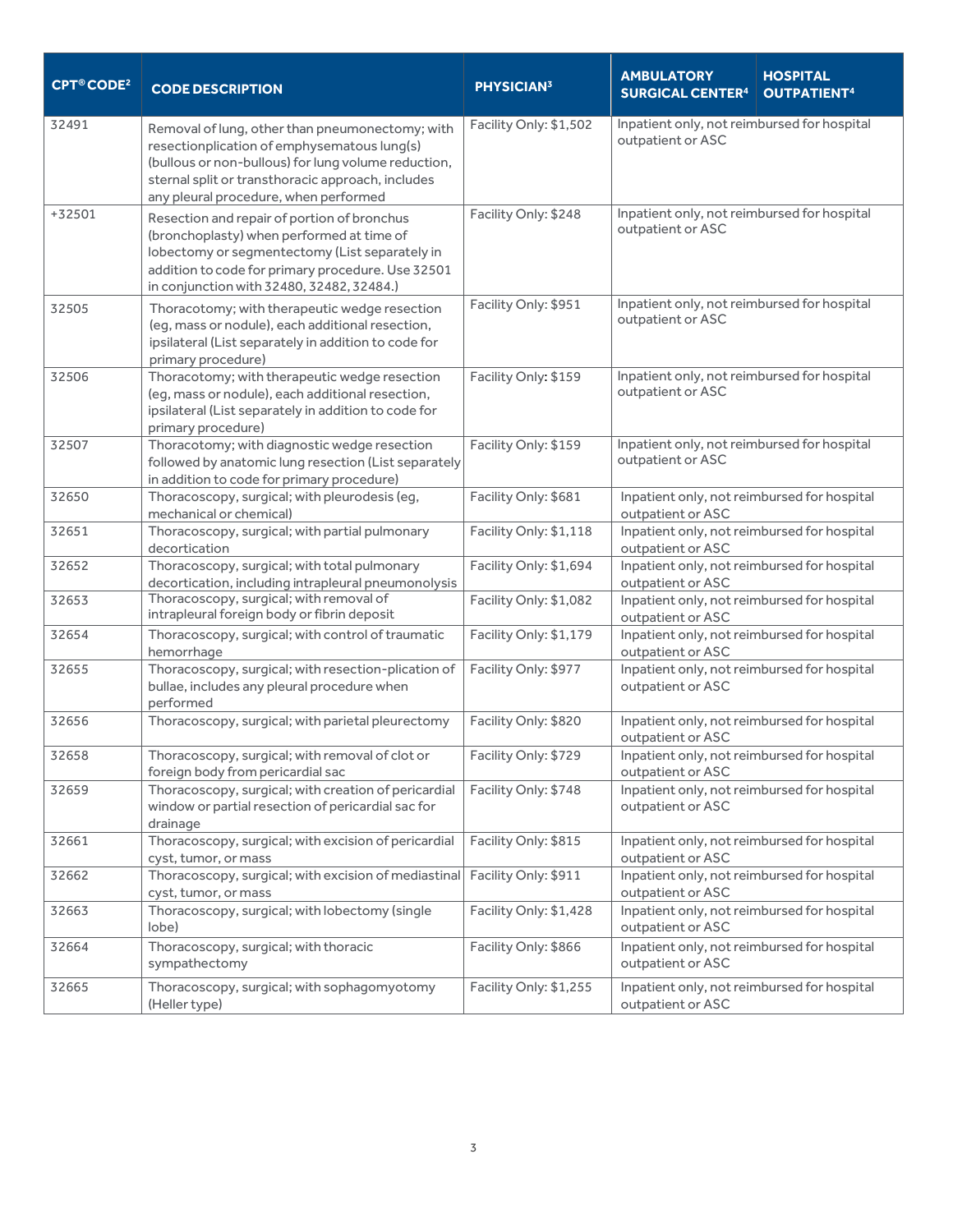| <b>CPT®CODE<sup>2</sup></b> | <b>CODE DESCRIPTION</b>                                                                                                                                                                                                                                                                                     | <b>PHYSICIAN3</b>    | <b>AMBULATORY</b><br><b>SURGICAL CENTER4</b>                                                                             | <b>HOSPITAL</b><br><b>OUTPATIENT4</b>        |  |
|-----------------------------|-------------------------------------------------------------------------------------------------------------------------------------------------------------------------------------------------------------------------------------------------------------------------------------------------------------|----------------------|--------------------------------------------------------------------------------------------------------------------------|----------------------------------------------|--|
| 32666                       | Thoracoscopy, surgical; with therapeutic wedge<br>resection (eg, mass, nodule), initial unilateral                                                                                                                                                                                                          | Facility Only: \$888 | Inpatient only, not reimbursed for hospital<br>outpatient or ASC                                                         |                                              |  |
| +32667                      | Thoracoscopy, surgical; with therapeutic wedge<br>resection (eg, mass or nodule), each additional<br>resection, ipsilateral. (List separately in addition to<br>code for primary procedure, Report 32667 only in<br>conjunction with 32666.)                                                                | Facility Only: \$159 | Inpatient only, not reimbursed for hospital<br>outpatient or ASC                                                         |                                              |  |
| +32668                      | Thoracoscopy, surgical; with diagnostic wedge<br>resection followed by anatomic lung resection (List<br>separately in addition to code for primary procedure,<br>Report 32668 in conjunction with 32440, 32442,<br>32445, 32480, 32482, 32484,<br>32486, 32488, 32503, 32504, 32663, 32669,<br>32670.32671) | Facility Only: \$160 | Inpatient only, not reimbursed for hospital<br>outpatient or ASC                                                         |                                              |  |
|                             | <b>Hernia</b>                                                                                                                                                                                                                                                                                               |                      |                                                                                                                          |                                              |  |
| 32800                       | Repair lung hernia through chest wall                                                                                                                                                                                                                                                                       | Facility Only: \$968 | Inpatient only, not reimbursed for hospital<br>outpatient or ASC                                                         |                                              |  |
|                             | <b>Robotic Assistance</b>                                                                                                                                                                                                                                                                                   |                      |                                                                                                                          |                                              |  |
| S2900                       | Surgical techniques requiring use of robotic surgical<br>system (list separately in addition to code for<br>primary procedure)                                                                                                                                                                              | <b>NA</b>            | HCPCS II S-Codes cannot be reported to<br>payers, which may cover and price them<br>according to their own requirements. | Medicare. They are used only by non-Medicare |  |

#### Reference:

<sup>1</sup>Centers for Medicare & Medicaid Services. Alpha-numeric HCPCS. [https://www.cms.gov/Medicare/Coding/HCPCSReleaseCodeSets/HCPCS-Quarterly-](https://www.cms.gov/Medicare/Coding/HCPCSReleaseCodeSets/HCPCS-Quarterly-Update)[Update](https://www.cms.gov/Medicare/Coding/HCPCSReleaseCodeSets/HCPCS-Quarterly-Update)

<sup>2</sup>CPT copyright 2020 American Medical Association. All rights reserved. CPT $^\circ$  is a registered trademark of the American Medical Association. Applicable FARS/DFARS Restrictions Apply to Government Use. Fee schedules, relative value units, conversion factors and/or related components are not assigned by the AMA, are not part of CPT, and the AMA is not recommending their use. The AMA does not directly or indirectly practice medicine or dispense medical services. The AMA assumes no liability for data contained or not contained herein.

3Centers for Medicare & Medicaid Services. Medicare Program; CY 2021 Payment Policies under the Physician Fee Schedule and Other Changes to Part B Payment Policies; Medicare Shared Savings Program Requirements; Medicaid Promoting Interoperability Program Requirements for Eligible Professionals; Quality Payment Program; Coverage of Opioid Use Disorder Services Furnished by Opioid Treatment Programs; Medicare Enrollment of Opioid Treatment Programs; Electronic Prescribing for Controlled Substances for a Covered Part D Drug; Payment for Office/Outpatient Evaluation and Management Services; Hospital IQR Program; Establish New Code Categories; Medicare Diabetes Prevention Program (MDPP) Expanded Model Emergency Policy; Coding and Payment for Virtual Check-in Services Interim Final Rule Policy; Coding and Payment for Personal Protective Equipment (PPE) Interim Final Rule Policy; Regulatory Revisions in Response to the Public Health Emergency (PHE) for COVID-19; and Finalization of Certain Provisions from the March 31st, May 8th and September 2nd Interim Final Rules in Response to the PHE for COVID-19; Final Rule, Federal Register (85 Fed. Reg. No. 248 84472- 85377) 42 CFR Parts 400, 410, 414, 415, 423, 424, and 425[. https://www.govinfo.gov/content/pkg/FR-2020-12-28/pdf/2020-26815.pdf](https://www.govinfo.gov/content/pkg/FR-2020-12-28/pdf/2020-26815.pdf)

4Centers for Medicare & Medicaid Services. Medicare Program: Hospital Outpatient Prospective Payment and Ambulatory Surgical Center Payment Systems and Quality Reporting Programs; New Categories for Hospital Outpatient Department Prior Authorization Process; Clinical Laboratory Fee Schedule: Laboratory Date of Service Policy; Overall Hospital Quality Star Rating Methodology; Physician-owned Hospitals; Notice of Closure of Two Teaching Hospitals and Opportunity To Apply for Available Slots, Radiation Oncology Model; and Reporting Requirements for Hospitals and Critical Access Hospitals (CAHs) to Report COVID-19 Therapeutic Inventory and Usage and to Report Acute Respiratory Illness During the Public Health Emergency (PHE) for Coronavirus Disease 2019 (COVID-19); Final Rule, Federal Register (85 Fed. Reg. No.249 85866-86305) 42 CFR Parts 410, 411, 412, 414, 419, 482, 485 and 512. Addendum B, AA, BB. <https://www.govinfo.gov/content/pkg/FR-2020-12-29/pdf/2020-26819.pdf>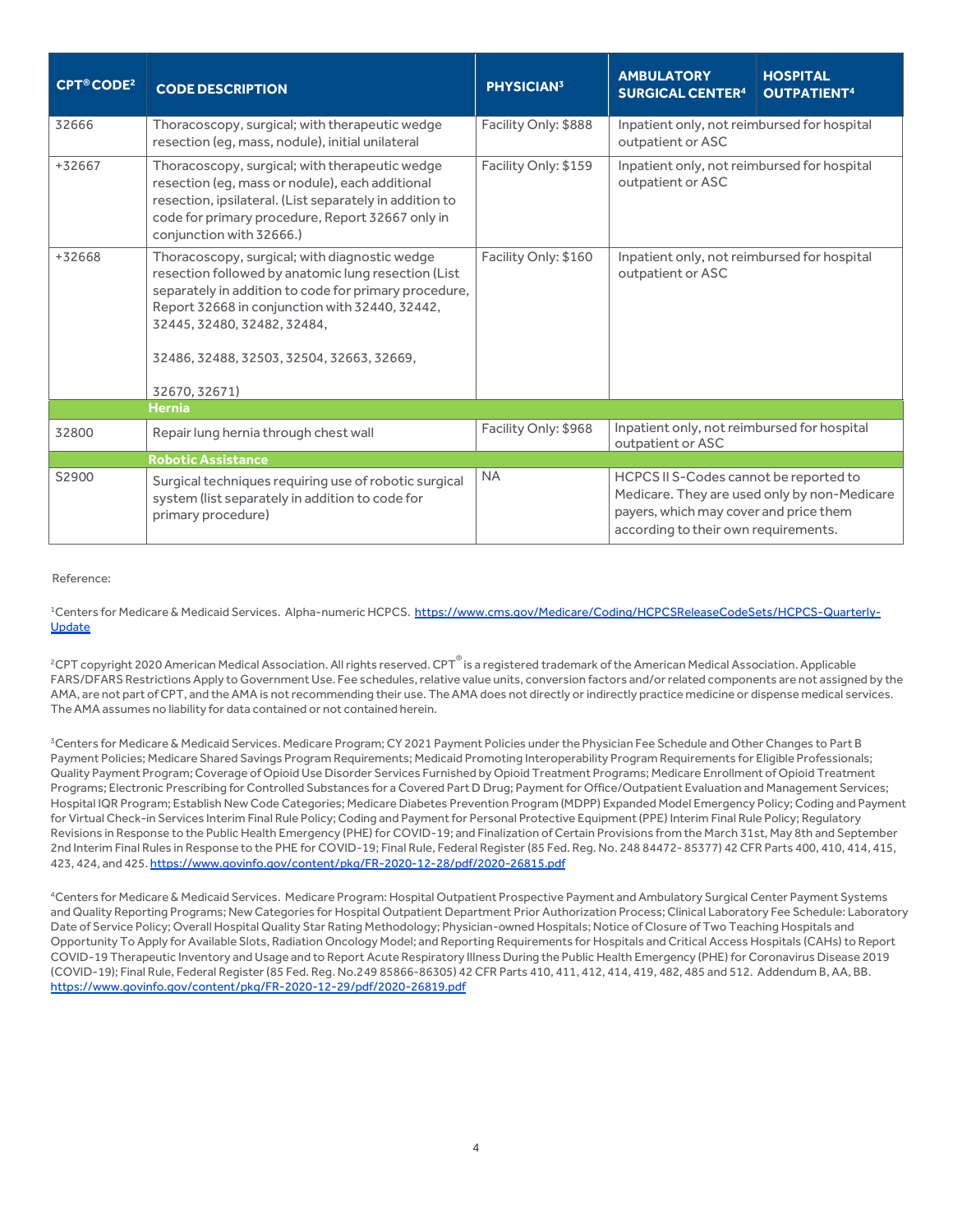## **HOSPITAL INPATIENT PROCEDURE CODING** FOR THORACIC SURGERY LUNG PROCEDURES

ICD-10-PCS procedure codes<sup>1</sup> are used by hospitals to report surgeries and procedures performed in the inpatient setting. For the purposes of this guide, the focus of thoracic surgery is lung procedures. This specifically includes diagnostic biopsy, local and segmental excision, lobectomy, and pneumonectomy, performed primarily for lung tumors.

| <b>CHARACTER</b>         | <b>DESCRIPTIO</b>                                                                                                                                                                                                                                                                                                                                                                                                                                                                                                                                                                                                    |  |  |
|--------------------------|----------------------------------------------------------------------------------------------------------------------------------------------------------------------------------------------------------------------------------------------------------------------------------------------------------------------------------------------------------------------------------------------------------------------------------------------------------------------------------------------------------------------------------------------------------------------------------------------------------------------|--|--|
| 1: Section               | For surgical procedures of the lung, including both diagnostic and therapeutic procedures, the appropriate<br>section is 0-Medical and Surgical.                                                                                                                                                                                                                                                                                                                                                                                                                                                                     |  |  |
| 2: Body System           | The body system for lung procedures is B-Respiratory System.                                                                                                                                                                                                                                                                                                                                                                                                                                                                                                                                                         |  |  |
|                          | The two main root operations for removal of lung tissue are B-Excision and T-Resection. By definition,<br>B-Excision involves removing a portion of the body part and T-Resection involves removing the entire body<br>part. For example, biopsy and local excision use B-Excision while lobectomy and pneumonectomy use<br>T-Resection. <sup>2</sup>                                                                                                                                                                                                                                                                |  |  |
| <b>3: Root Operation</b> | It is critical to be aware that physicians may use the term "resection" more broadly, for example in<br>documenting a wedge "resection" or a segmental "resection" of lung. For coding purposes, however, wedge<br>and segmental removal of tissue use root operation B-Excision, not root operation T-Resection. It's the<br>coder's responsibility to determine what the physician's documentation equates to in terms of ICD-10-PCS<br>definitions. The physician is not expected to document using ICD-10-PCS code descriptions, and the coder<br>is not required to query the physician in these circumstances. |  |  |
|                          | Ablation of lung tissue uses root operation 5-Destruction. <sup>2</sup> A few other root operations may also be used<br>depending on the procedure, for example root operation 9-Drainage for diagnostic bronchial alveolar lavage.                                                                                                                                                                                                                                                                                                                                                                                  |  |  |
| 4: Body Part             | On their given code tables, specific body part values are available for main bronchus and bronchi in various<br>lobes, specific lobes of the lung, and entire lungs.                                                                                                                                                                                                                                                                                                                                                                                                                                                 |  |  |
| 5: Approach              | Lung procedures performed via sternotomy and thoracotomy use 0-Open. Procedures performed by<br>transthoracic needle use 3-Percutaneous, those performed by bronchoscopy use 8-Via Natural or Artificial<br>Opening Endoscopic, and those performed by thoracoscopy use 4-Percutaneous Endoscopic.                                                                                                                                                                                                                                                                                                                   |  |  |
| <b>6: Device</b>         | The device character refers to devices that remain in the patient's body after the procedure is completed,<br>eq, implanted devices. For removal of tissue, there are rarely implanted devices so Z-No Device is typically<br>used.                                                                                                                                                                                                                                                                                                                                                                                  |  |  |
| 7: Qualifier             | Qualifiers add further information to the code. Qualifier X-Diagnostic is used to identify biopsies. <sup>2</sup> For<br>therapeutic procedures, the most common qualifier is Z-No Qualifier. This means that the same code can be<br>used for both biopsy and removal of the same lung tumor, with only the different qualifier values identifying<br>if the procedure was a diagnostic biopsy or a therapeutic excision.                                                                                                                                                                                           |  |  |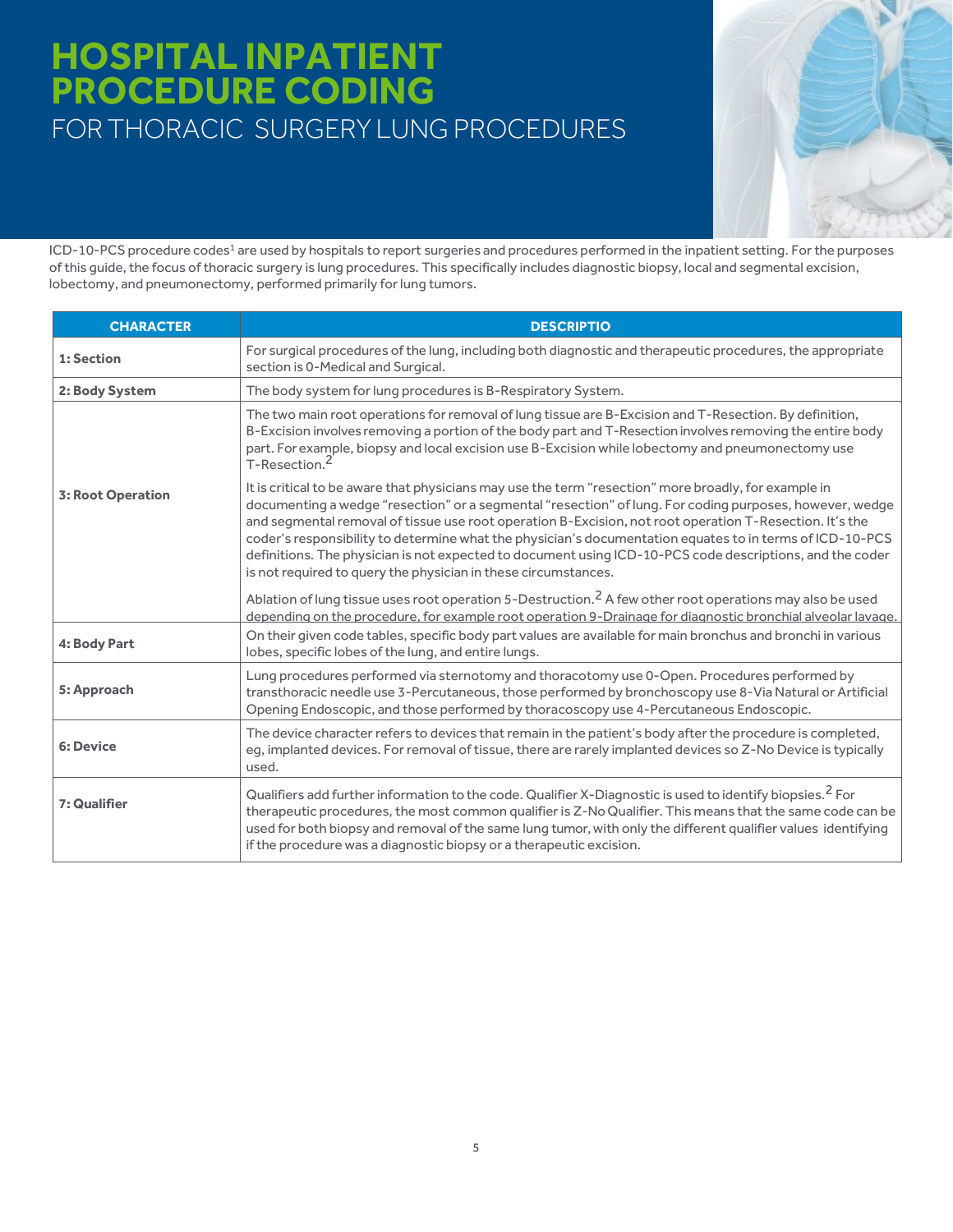| <b>SECTION</b><br><b>Medical And Surgical</b><br>$\mathbf{O}$<br><b>BODY SYSTEM</b><br><b>Respiratory System</b><br>B.<br><b>OPERATION</b><br>B<br><b>BODY</b>                                                                                                                                                                                                                                                                                                                                                                      | Excision: Cutting out or off, without replacement, a portion of a body part<br><b>APPROAC</b>                                               | <b>DEVICE</b>      | <b>QUALIFIER</b>               |
|-------------------------------------------------------------------------------------------------------------------------------------------------------------------------------------------------------------------------------------------------------------------------------------------------------------------------------------------------------------------------------------------------------------------------------------------------------------------------------------------------------------------------------------|---------------------------------------------------------------------------------------------------------------------------------------------|--------------------|--------------------------------|
| 1 Trachea<br>Carina<br>$\mathbf{2}$<br>Main Bronchus, Right<br>3<br>4 Upper Lobe Bronchus, Right<br>Middle Lobe Bronchus, Right<br>5.<br>Lower Lobe Bronchus, Right<br>6<br>Main Bronchus, Left<br>$\overline{ }$<br>8 Upper Lobe Bronchus, Left<br>Lingula Bronchus<br>9<br><b>B</b> Lower Lobe Bronchus. Left<br>C Upper Lung Lobe, Right<br>D Middle Lung Lobe, Right<br>F Lower Lung Lobe, Right<br>G Upper Lung Lobe, Left<br>H Lung Lingula<br>J Lower Lung Lobe, Left<br>K Lung, Right<br>L Lung, Left<br>M Lungs, Bilateral | 0 Open<br>Percutaneous<br>Percutaneous Endoscopic<br>4<br>Via Natural or Artificial Opening<br>Via Natural or Artificial Opening Endoscopic | Z No Device        | X Diagnostic<br>Z No Qualifier |
| N Pleura, Right<br>P Pleura, Left<br>R Diaphragm, Right<br>S Diaphragm, Left                                                                                                                                                                                                                                                                                                                                                                                                                                                        | 0 Open<br>Percutaneous<br>3<br>Percutaneous Endoscopic<br>4                                                                                 | <b>Z</b> No Device | X Diagnostic<br>Z No Qualifier |

#### **Examples**

▪ **Excision of endobronchial tumor, left upper lobe, performed bybronchoscopy**

0BB88ZZ Excision ofleft upperlobe bronchus, via natural or artificial opening endoscopic

▪ **Endoscopic transbronchial needle aspiration biopsy of rightlung**

0BBK8ZX Excision of right lung, via natural or artificial opening endoscopic,diagnostic

▪ **Transthoracic needle aspiration biopsy of right lung**

0BBK3ZX Excision of right lung, percutaneous approach,diagnostic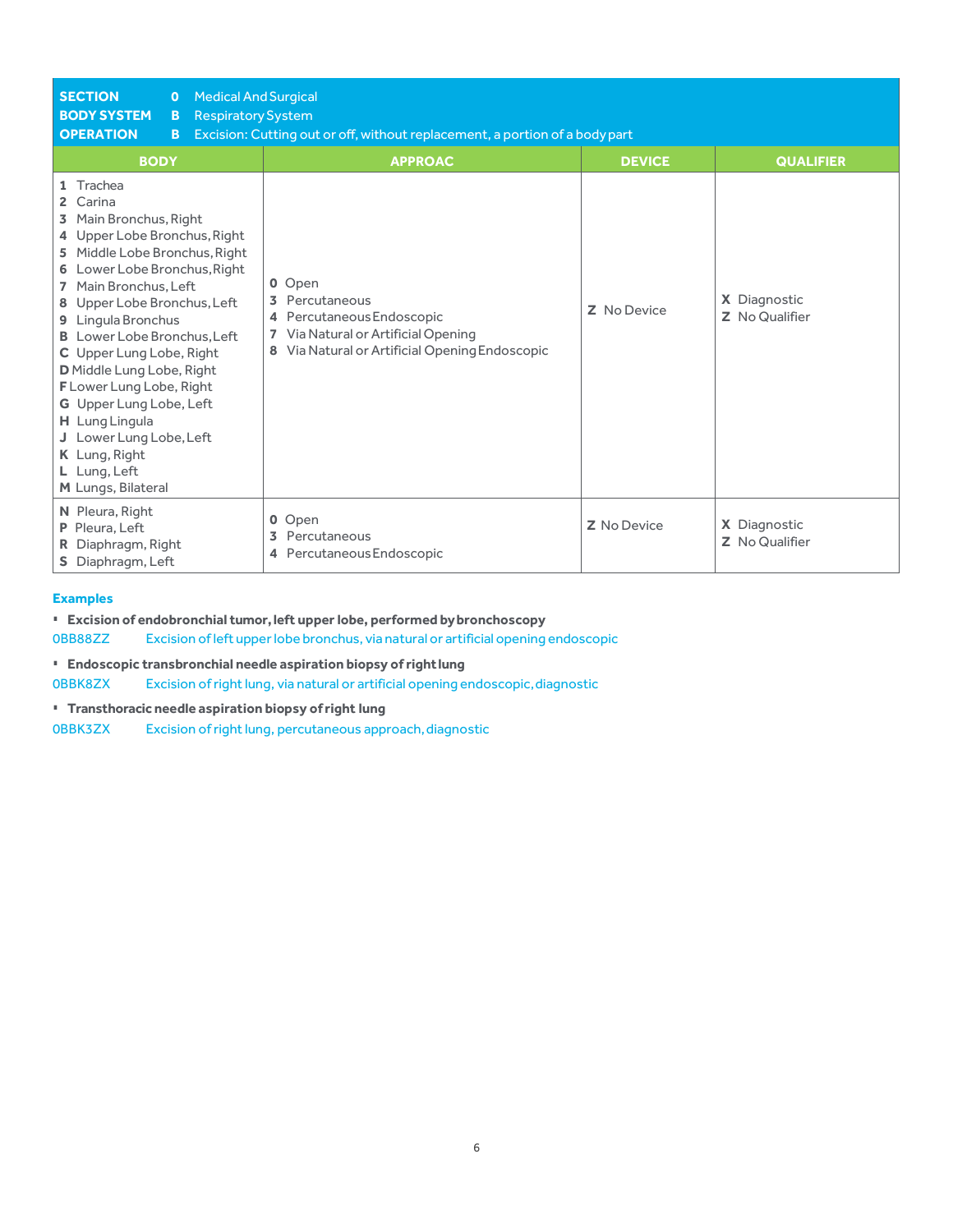| <b>SECTION</b><br><b>Medical And Surgical</b><br>$\bullet$<br><b>BODY SYSTEM</b><br><b>Respiratory System</b><br>B<br><b>OPERATION</b><br>т                                                                                                                                                                                                                                                                                                                                                                                                                    | Resection: Cutting out or off, without replacement, all of a body part |               |                  |
|----------------------------------------------------------------------------------------------------------------------------------------------------------------------------------------------------------------------------------------------------------------------------------------------------------------------------------------------------------------------------------------------------------------------------------------------------------------------------------------------------------------------------------------------------------------|------------------------------------------------------------------------|---------------|------------------|
| <b>BODY</b>                                                                                                                                                                                                                                                                                                                                                                                                                                                                                                                                                    | <b>APPROAC</b>                                                         | <b>DEVICE</b> | <b>QUALIFIER</b> |
| 1 Trachea<br>Carina<br>2<br>Main Bronchus, Right<br>3.<br>4 Upper Lobe Bronchus, Right<br>Middle Lobe Bronchus, Right<br>5.<br>6 Lower Lobe Bronchus, Right<br>Main Bronchus, Left<br>$\overline{7}$<br>8 Upper Lobe Bronchus, Left<br>9 Lingula Bronchus<br><b>B</b> Lower Lobe Bronchus, Left<br>C Upper Lung Lobe, Right<br>D Middle Lung Lobe, Right<br>F Lower Lung Lobe, Right<br>G Upper Lung Lobe, Left<br>H Lung Lingula<br>J Lower Lung Lobe, Left<br>K Lung, Right<br>L Lung, Left<br>M Lungs, Bilateral<br>R Diaphragm, Right<br>S Diaphragm, Left | 0 Open<br>4 Percutaneous Endoscopic                                    | Z No Device   | Z No Qualifier   |

#### **Example**

▪ **Right lower lobectomyby thoracoscopy**

0BTF4ZZ Excision ofleft upperlobe bronchus, via natural or artificial opening endoscopic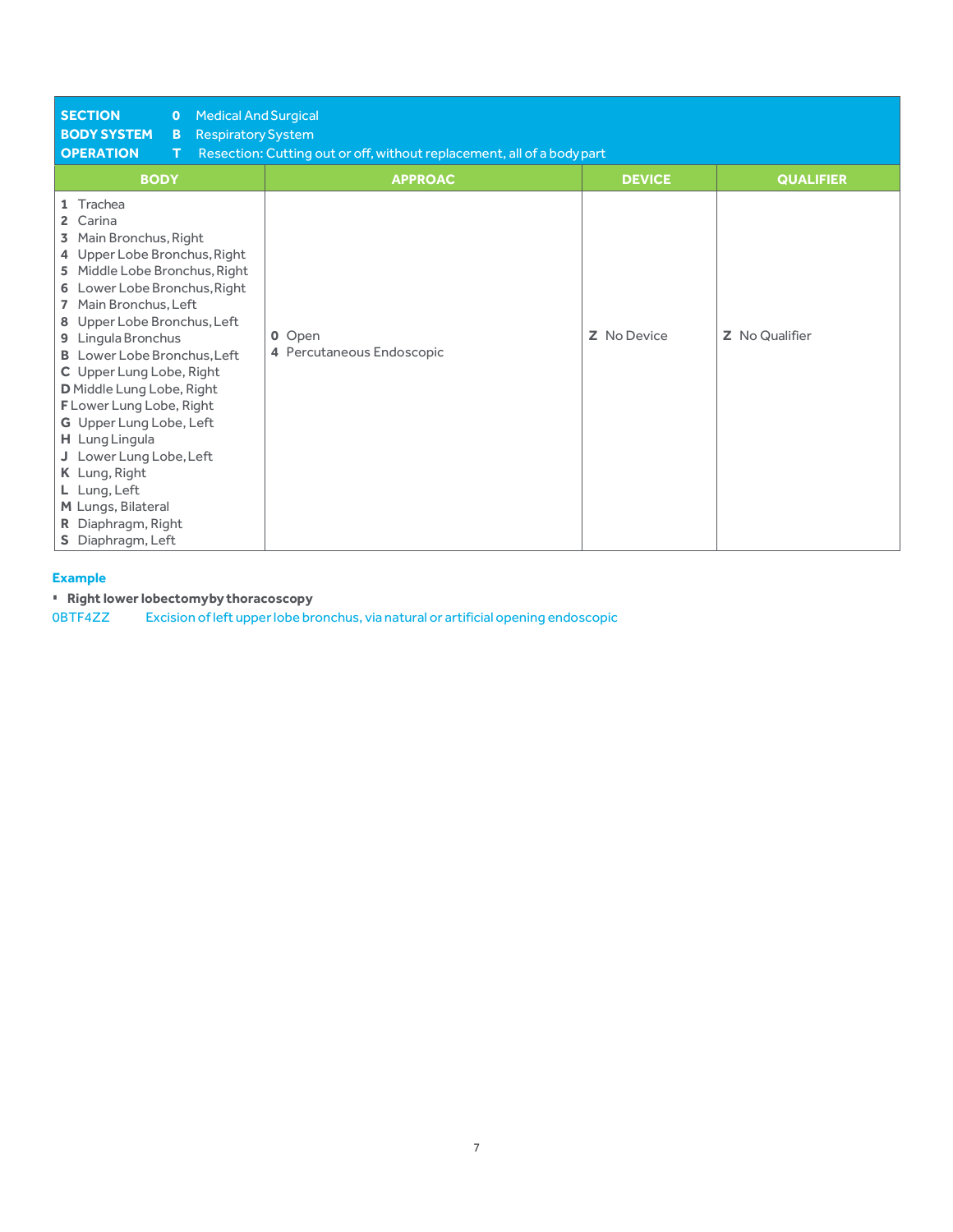| <b>SECTION</b><br><b>Medical And Surgical</b><br>$\bullet$<br><b>BODY SYSTEM</b><br><b>Respiratory System</b><br>B.<br><b>OPERATION</b><br>5 <sup>1</sup>                                                                                                                                                                                                                                                                                                                                                                           | Resection: Cutting out or off, without replacement, all of a body part |               |                  |
|-------------------------------------------------------------------------------------------------------------------------------------------------------------------------------------------------------------------------------------------------------------------------------------------------------------------------------------------------------------------------------------------------------------------------------------------------------------------------------------------------------------------------------------|------------------------------------------------------------------------|---------------|------------------|
| <b>BODY</b>                                                                                                                                                                                                                                                                                                                                                                                                                                                                                                                         | <b>APPROAC</b>                                                         | <b>DEVICE</b> | <b>QUALIFIER</b> |
| 1 Trachea<br>2 Carina<br>3 Main Bronchus, Right<br>4 Upper Lobe Bronchus, Right<br>5 Middle Lobe Bronchus, Right<br>6 Lower Lobe Bronchus, Right<br>7 Main Bronchus, Left<br>8 Upper Lobe Bronchus, Left<br>9 Lingula Bronchus<br><b>B</b> Lower Lobe Bronchus, Left<br>C Upper Lung Lobe, Right<br>D Middle Lung Lobe, Right<br>F Lower Lung Lobe, Right<br>G Upper Lung Lobe, Left<br>H Lung Lingula<br>J Lower Lung Lobe, Left<br>K Lung, Right<br>L Lung, Left<br>M Lungs, Bilateral<br>R Diaphragm, Right<br>S Diaphragm, Left | 0 Open<br>4 Percutaneous Endoscopic                                    | Z No Device   | Z No Qualifier   |

#### **Example**

▪ **Thoracoscopic ablation of left lower lobe lungtumor**

0B5J4ZZ Destruction of left lower lung lobe, percutaneous endoscopicapproach

Reference:

<sup>1</sup> ICD-10-PCS: Department of Health and Human Services, Centers for Medicare & Medicaid Services. International Classification of Diseases, 10th Revision, Procedure Coding System (ICD-10-PCS)[. https://www.cms.gov/medicare/icd-10/2021-icd-10-pcs](https://www.cms.gov/medicare/icd-10/2021-icd-10-pcs)